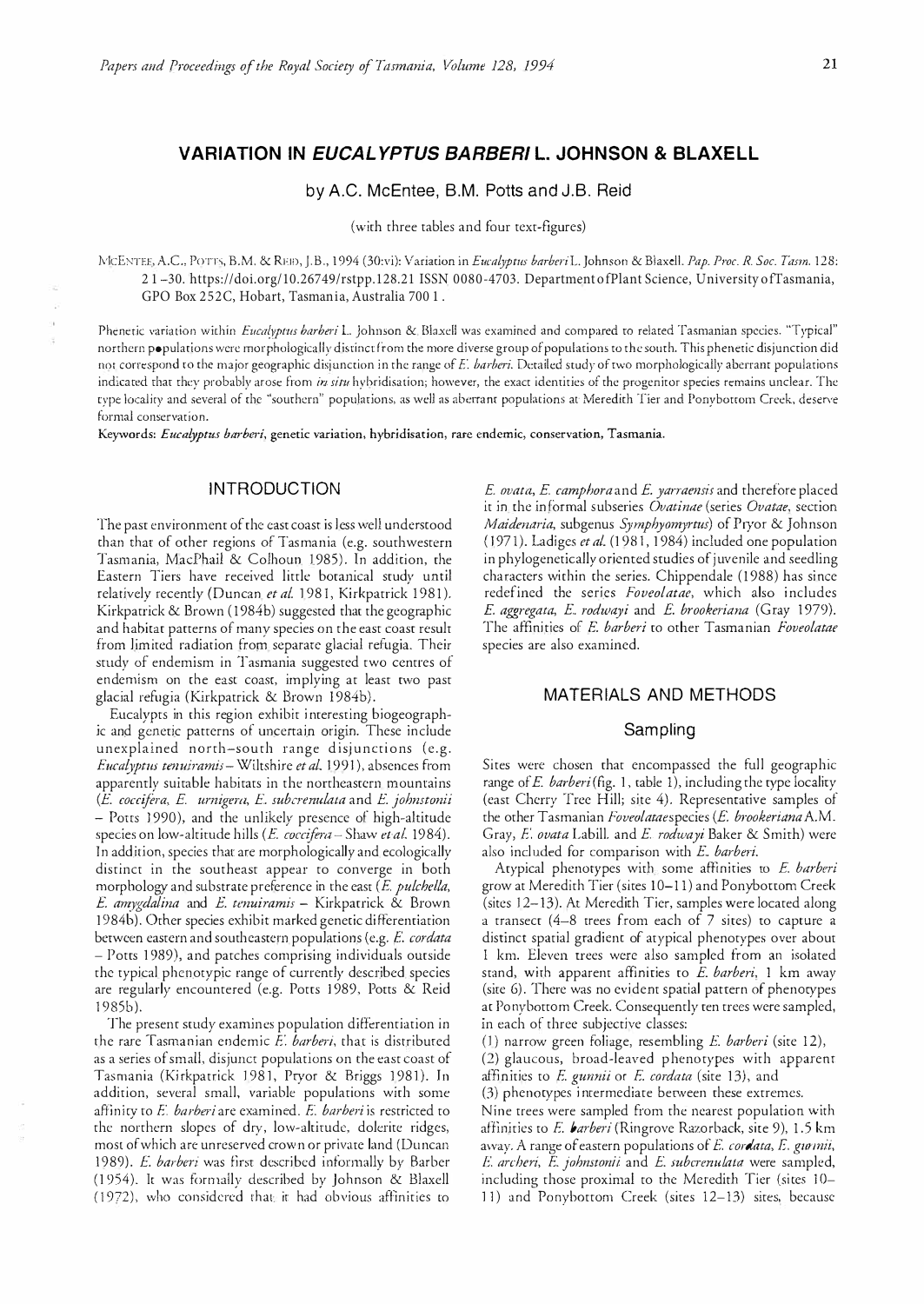| Species                         | Sample location        | Site<br>code   | AMG ref.* |                  | AltT.<br>(m) | Popn‡<br>(min)           | Number sampled§          |                          |                          |                          |
|---------------------------------|------------------------|----------------|-----------|------------------|--------------|--------------------------|--------------------------|--------------------------|--------------------------|--------------------------|
|                                 |                        |                | East      | North            |              |                          | AP                       | JP                       | AH                       | JH                       |
| Eucalyptus barberi              | Blindburn Hill North   | 1              | 6022      | 53678            | 220          | 400                      | 12                       | 22                       | 12                       | 22                       |
|                                 | Blindburn Hill South   | $\overline{2}$ | 6024      | 53663            | 200          | 30                       | 11                       | 24                       | $\mathbf{1}$             | 24                       |
|                                 | Cherry Tree Hill West  | 3              | 5943      | 53528            | 180          | 40                       | $\mathfrak{g}$           | 23                       | 9                        | 23                       |
|                                 | Cherry Tree Hill East  | 4              | 5948      | 53518            | 170          | 60                       | 12                       | 16                       | 12                       | 16                       |
|                                 | Brushy Creek           | 5              | 5762      | 53478            | 440          | 60                       | 10                       | 18                       | 10                       | 18                       |
|                                 | Meredith Tier          | 6              | 5770      | 53297            | 400          | 30                       | 11                       | 35                       | $\overline{ }$           | $\overline{\phantom{0}}$ |
|                                 | Lily Flats (South of)  | 7              | 5718      | 53161            | 320          | 60                       | 13                       | 25                       | 13                       | 25                       |
|                                 | Ravensdale Hill        | 8              | 5713      | 53079            | 140          | 18                       | 9                        | 22                       | 9                        | 22                       |
|                                 | Ringrove Razorback     | 9              | 5735      | 52713            | 160          | 30                       | 9.                       | 21                       | $\overline{\phantom{0}}$ | $\overline{ }$           |
| Uncertain                       | Meredith Tier<br>green | 10             |           |                  |              |                          | 7                        | 29                       | 7                        | 29                       |
|                                 | intermediate           |                | 5767      | 53301            | 440          | 200                      | ÷,                       | -                        | 25                       | 96                       |
|                                 | glaucous               | 11             |           |                  |              |                          | 6                        | 37                       | 6                        | 37                       |
|                                 | Ponybottom Ck<br>green | 12             |           |                  |              |                          | 10                       | 37                       | 10                       | 37                       |
|                                 | intermediate           | $\equiv$       | 5736      | 52723            | 180          | 60                       | $\equiv$                 | $\equiv$                 | 13                       | 42                       |
|                                 | glaucous               | 13             |           |                  |              |                          | 10                       | 41                       | 10                       | 41                       |
| E. brookeriana                  | Buckbys Road           | 14             | 3633      | 54602            | 120          | $\overline{\phantom{0}}$ | 4                        | $\overline{\phantom{0}}$ | ÷                        | m                        |
|                                 | Elephant Pass          | 15             | 6020      | 53908            | 390          | $\overline{\phantom{0}}$ | <u></u>                  | 4                        | $\overline{\phantom{0}}$ |                          |
|                                 | E. brookeriana type    | 16             | 5705      | 53420            | 600          | $\overline{\phantom{0}}$ | $\mathbf{1}$             | 1                        | $\equiv$                 | ÷,                       |
|                                 | Rocka Rivulet          | 17             | 5700      | 53205            | 450          |                          | $\overline{2}$           | 5                        | $\equiv$                 |                          |
|                                 |                        | 18             |           | 52663            |              | $\qquad \qquad -$        |                          |                          |                          | --                       |
| Kellevie Plateau                |                        |                | 5670      |                  | 340          | $\overline{\phantom{0}}$ | 1                        | 5                        | $\equiv$                 | ÷                        |
| Pooled E. brookeriana           |                        | <b>BR</b>      |           | sites: $14 - 18$ |              |                          | 8                        | 18                       | $\overline{\phantom{0}}$ |                          |
| E. ovata                        | Robbins Road           | 19             | 3210      | 54855            | 20           | $\overline{\phantom{a}}$ | 5                        | $\overline{\phantom{0}}$ | -                        |                          |
|                                 | Bass Highway           | 20             | 3990      | 54575            | 10           | <b></b>                  | 6                        | $\qquad \qquad -$        | $\overline{a}$           |                          |
|                                 | W Road                 | 21             | 5727      | 52758            | 40           | ÷,                       | 8                        | 13                       | u.                       |                          |
|                                 | Hobart College         | 22             | 5250      | 52480            | 280          | $\equiv$                 | 9                        | 15                       | u.                       |                          |
| Pooled northwest coast E. ovata |                        | WO             |           | sites: $19 - 20$ |              | $\overline{\phantom{0}}$ | 8                        | 13                       | $\overline{\phantom{a}}$ | $\overline{\phantom{0}}$ |
| E. rodwayi                      | Steppes                | 23             | 4910      | 53375            | 800          | $\overline{\phantom{0}}$ | …                        | 19                       | $\overline{\phantom{m}}$ |                          |
|                                 | M Road South           | 24             | 5698      | 53233            | 580          | $\overline{\phantom{0}}$ | 7                        | 12                       | $\qquad \qquad -$        | www.                     |
| E. cordata                      | <b>Bluestone</b> Tier  | 25             | 5652      | 52932            | 350          | -                        | 10                       | 18                       | 10                       | 18                       |
|                                 | Brown Mt               | 26             | 5428      | 52837            | 710          | L.                       | 7                        | 13                       | $\mathcal{T}$            | 13                       |
|                                 | Perpendicular Mt top   | 27             | 5933      | 52766            | 340          | ÷,                       | $\overline{\phantom{0}}$ | $\equiv$                 | 10                       | $\overline{a}$           |
|                                 | Perpendicular Mt low   | 28             | 5930      | 52765            | 240          | $\overline{\phantom{0}}$ | $\overline{\phantom{a}}$ | $\overline{\phantom{0}}$ | 10                       | $\overline{\phantom{0}}$ |
|                                 | Square Mt              | 29             | 5506      | 52695            | 370          | $\overline{\phantom{0}}$ | 9                        | 6                        | 9                        | 6                        |
|                                 | Hospital Creek         | 30             | 5673      | 52660            | 240          | $\overline{\phantom{0}}$ |                          | ÷                        | 10                       |                          |
|                                 | Chimney Pot Hill       | 31             | 5225      | 52476            | 430          |                          |                          | m                        | $10\,$                   |                          |
|                                 | Cape Queen Elizabeth   | 32             | 5345      | 52109            | 100          | -                        | $\overline{\phantom{0}}$ | i.                       | 10                       | $\overline{\phantom{0}}$ |
| E. archeri                      | Mt Maurice             | 33             | 5490      | 54260            | 1000         | $\overline{\phantom{0}}$ | -                        | 13                       | $\overline{\phantom{a}}$ | 13                       |
| E gunnii                        | Mt Arthur NE           | 34             | 5208      | 54283            | 500          | $\qquad \qquad -$        | -                        | --                       | 10                       | ∽                        |
|                                 | Mt Victoria            | 35             | 5687      | 54228            | 790          | -                        |                          | -                        | 20                       |                          |
|                                 | Snow Hill              | 36             | 5693      | 53592            | 950          | -                        | $\equiv$                 | j.                       | 25                       | 15                       |
|                                 | Pensford               | 37             | 4837      | 53487            | 960          | ш,                       | $\overline{\phantom{0}}$ | $\equiv$                 | 20                       | $\equiv$                 |
|                                 | M Road North           | 38             | 5732      | 53298            | 640          | $\equiv$                 | 11                       | 32                       | $\mathbf{1}$             | 32                       |
| E. johnstonii                   | Springs, Mt Wellington | 39             | 5190      | 52490            | 600          | -                        | $\overline{\phantom{0}}$ | 10                       | $\overline{\phantom{0}}$ |                          |
|                                 | Snug Plains            | 40             | 5133      | 52330            | 600          | -                        | $\overline{\phantom{0}}$ | 5                        | 16                       | $\qquad \qquad -$        |
| E. subcrenulata                 | Dove Lake              | 41             | 4135      | 53870            | 960          |                          | -                        | 12                       | $\rightarrow$            |                          |
|                                 | Lake Charles           | 42             | 4367      | 53633            | 1070         |                          | u.                       | $10\,$                   | -                        | ÷                        |

TABLE 1 **Populations sampled for this study** 

\* Australian Map Grid reference. + Altitude (metres). + Minimum estimate of population size for *E. barberi* populations. § Number of individuals sampled for population studies: variation in *E. barberi* and related species (AP = adults, JP = juveniles); aberrant populations at Meredith Tier and Ponybottom Creek, sites  $10-13$  and intermediates (AH = adults, JH = juveniles). **5** Seed collected from open pollinated offspring from type specimen of E. brookeriana, grown as an ornamental.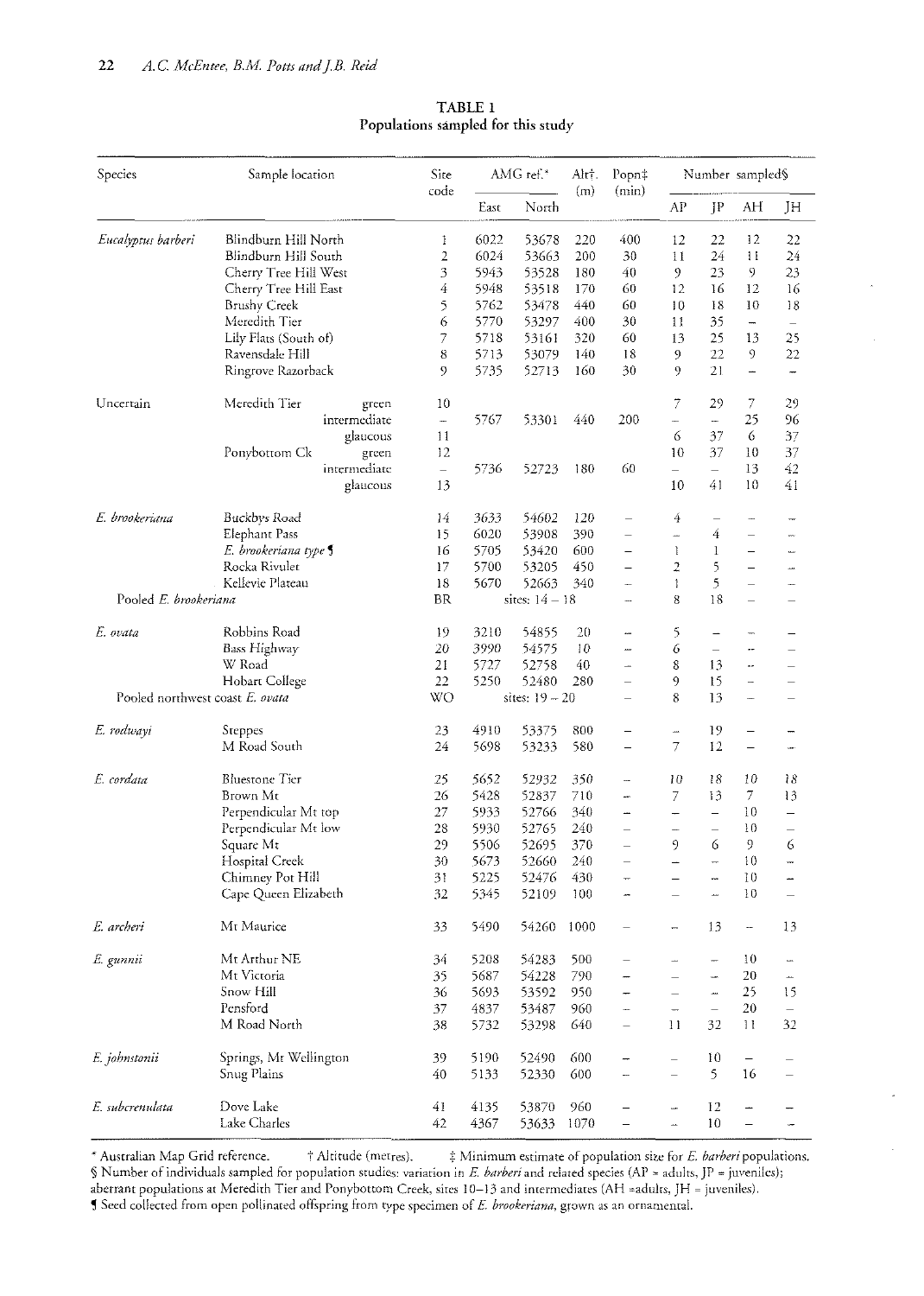

*FIG. 1 - The known distribution of Eucalyptus barberi* (- ~ *.from Forestry Commission of Tasmania records) and locations of populations of all species sampled for this stud), (codes). (Location codes are detailed in table* 1.) *An explanation of "northern* " *and "southern "groups is given in the discussIOn.* 

some atypical phenotypes showed affinities to these species. Adult data from previous studies were also used for E. *gunnii, E. archeri* (Porrs & Reid 1985b) and *E. cordata* (Ports 1989). Open-pollinated seed, as well as three typical, mature canopy leaves and capsules, was collected from up to 13 trees, at least two tree-heights apart, from each E. *barberi* population (see rable 1, AP).

### Progeny trial

Seeds were germinated on a 1:1 vermiculite: gravel mix covered with a surface (20 mm) of vermiculite. At the cotyledonary stage (three weeks) plants were transplanted into black plastic potting bags filled with potting mix. Plants were grown under glasshouse conditions (day 19°-24°C, night 12°\_14°C) with the natural photoperiod extended to 18 h by a mixed incandescent and fluorescent light source.

Four seedlings from each of approximately 12 families were used in the progeny trial and were placed in a completely random design. Between 16 and 25 individuals were scored for each typical E. *barberi* population (numbers sampled from each populations are shown in table 1, JP). *E. brookeriana* samples (sires 14-18) were pooled (BR) for the purposes of the analysis. Similarly, northwest coast *E. ovata* populations (sites 19-20) were treated as one popularion sample (WO).

### Morphometric data collection and analysis

The characters scored from adult and juvenile plants are listed in table 2. Capsule and adult leaf characters are the same as rhose described in Ports & Reid (J985b). Adulr data analysis was performed on the means of three replicates from each tree. Seedlings were scored six months after planting. Measurement of the juveniles was based upon characters (table 2) recognised as distinguishing E. *barberi*  from other members of the *Foveolatae* (LAML8, LAMW8, LWP8, PETLS, RUG, GLAND, CREN, LATLEN, LA TRA T and INTLEN), *E johnstonii* and *E. suberenulata*  (DlARA T, COLOUR), and *E. cordata* and *E. gunnii*  (LOBE8, GLAU, INTRANOD, PETNODE; Chippendale 1988). Juvenile leaf characters were measured from a leaf removed from the eighth node (counting the cotyledonary node as node 0), and stem characters from the eighth internode (below node 8). Categorical multistate characters measured on relative scales were scored by comparison with srandards (GLAND, CREN, RUG, GLAU, COLOUR). DIARAT (diameter ratio = widest width/narrowest width at the same height on the stem) represented the rectangularity of the stem. INTLEN (mean internode length) was calculated as the height/ the number of internodes. LATRAT (lateral ratio = number of nodes with laterals/number of nodes) represented the proportion of the plant bearing lateral branches.

The pooled within-population residuals for each variable were tested for normality, using the UNIVARIATE procedure of SAS (SAS 1988). The relarionship between residuals and fitted values, derived from the one-way GLM analysis (SAS 1988), was inspected in bivariate plots. Where necessary, transformations were used that optimised the normality and homogeneity of variance criteria. Variables and transformations used in the analysis are shown in table 2. Stepwise discriminant analysis (STEPDISC procedure of SAS) found that all variables were significant ( $p < 0.05$ ) in separating populations.

Parametric canonical discriminant analysis was performed using the CANDISC procedure of SAS; this produced discriminant functions, which maximised the separation of populations. Means and standard errors were calculated for each population from the individual scores along the discriminant functions. The relative importance of different characters in differentiating populations, and their direction of variation in the discriminant space, were summarised *by*  plotting vectors, the lengths of which are proportional to the univariate F-values, the directions being determined by the standardised canonical coefficients of the relevant discriminant functions. Populations were also clustered, using average linkage cluster analysis (Sneath & Sokal 1973) based on the matrix of Mahalanobis' distances. Mahalanobis' distances between populations were calculated from the squared Euclidean distance between populations, in the space defined by the first nine discriminant axes (representing 99.3% of adult and 94.9% of juvenile variation for the populations shown in fig. 3). This procedure was applied to adulr and juvenile (rable 1: AP, JP respecrively) *E. barberi*  (sites 1-9) and other *Foveolataepopulations* (E. *brookeriana*  - BR; *E ovata-* WO, sires 21-22; *E. rodwayi,* sires 23-24), including the green phenotypes resembling E. *barberi* from Meredith Tier (site 10) and Ponybottom Creek (site 12). For comparison with other species, this analysis was repeated, with the addition of samples from populations of *E johnstonii*  (sites 39-40), E. *subcrenulata* (sites 41 ~42), E. *gunnii-archeri*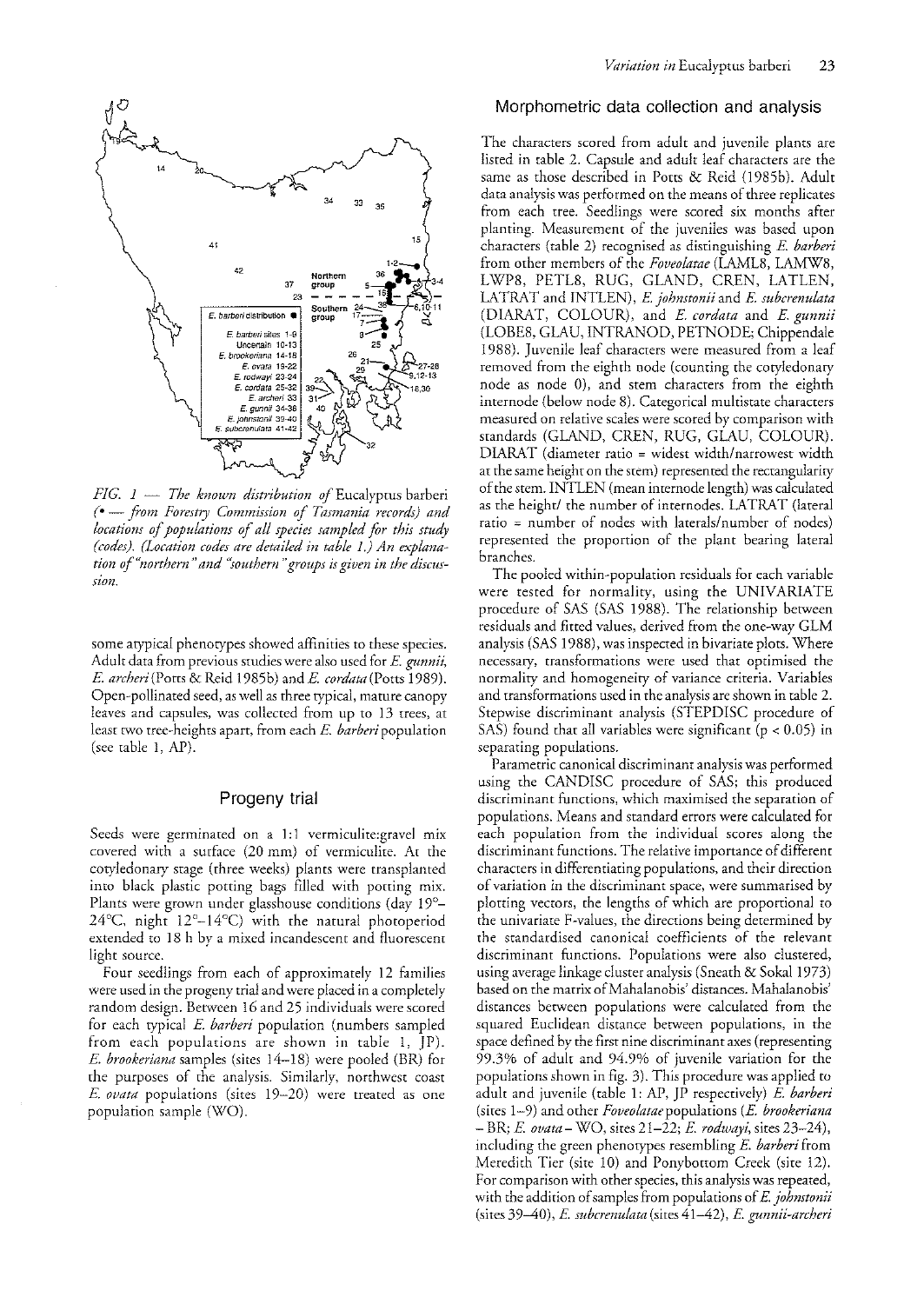| Code                            | Description                                  | Scale <sup>*</sup> | Trans.† | Significance‡        |        |
|---------------------------------|----------------------------------------------|--------------------|---------|----------------------|--------|
| Adult leaf characters           |                                              |                    |         | F15,140              | Pr > F |
| LL                              | Lamina length                                | mm                 | log     | 8.42                 | 0.0001 |
| LW                              | Lamina width                                 | mm                 | log     | 13.9                 | 0.0001 |
| <b>LWP</b>                      | Length to widest point                       | mm                 | log     | 4.73                 | 0.0001 |
| PET                             | Petiole length                               | mm                 | log     | 8.93                 | 0.0001 |
| Adult capsule characters        |                                              |                    |         |                      |        |
| PEDI                            | Pedicel length                               | mm                 | log     | 9.39                 | 0.0001 |
| PEDU                            | Peduncle length                              | mm                 | log     | 6.71                 | 0.0001 |
| <b>CAPL</b>                     | Capsule length                               | mm                 | log     | 19.2                 | 0.0001 |
| <b>MAXW</b>                     | Capsule max. width                           | mm                 | log     | 13.8                 | 0.0001 |
| <b>PTMW</b>                     | Length to max. width                         | mm                 | log     | 6.69                 | 0.0001 |
| <b>RIMW</b>                     | Rim width                                    | mm                 | square  | 5.18                 | 0.0001 |
| <b>VPOS</b>                     | Valve thickness                              | $(1-4)$            | square  | 2.92                 | 0.0005 |
| <b>VSIZE</b>                    | Valve size                                   | $(1-4)$            | log     | 1.97                 | 0.0212 |
| Juvenile leaf characters        |                                              |                    |         | F <sub>15</sub> ,333 |        |
| LAML8                           | Lamina length                                | mm                 |         | 4.85                 | 0.0001 |
| LAMW8                           | Lamina width                                 | mm                 |         | 13.2                 | 0.0001 |
| LWP8                            | Length to widest point                       | mm                 |         | 5.81                 | 0.0001 |
| PETL8                           | Petiole length                               | mm                 |         | 1.58                 | 0.0001 |
| LOBE <sub>8</sub>               | Lobe length from leaf base to bottom of lobe | mm                 |         | 7.63                 | 0.0001 |
| <b>GLAND</b>                    | Gland density on leaf                        | $(1-4)$            |         | 8.27                 | 0.0001 |
| <b>CREN</b>                     | Crenulation of margin                        | $(1-3)$            |         | 5.51                 | 0.0001 |
| Juvenile stem characters        |                                              |                    |         |                      |        |
| <b>RUG</b>                      | Rugoseness                                   | $(1-3)$            | log     | 14.7                 | 0.0001 |
| <b>DIARAT</b>                   | Stem rectangularity                          |                    |         | 2.53                 | 0.0014 |
| Juvenile whole plant characters |                                              |                    |         |                      |        |
| <b>INTRANOD</b>                 | Node 1st intranode                           |                    |         | 10.6                 | 0.0001 |
| PETNODE                         | Node of 1st petiole                          |                    |         | 9.32                 | 0.0001 |
| <b>INTLEN</b>                   | Mean internode length                        | mm.                |         | 7.04                 | 0,0001 |
| LATLEN                          | Length longest lateral                       | mm                 |         | 4.13                 | 0.0001 |
| LATRAT                          | Lateral ratio                                |                    |         | 3.14                 | 0.0001 |
| <b>GLAU</b>                     | Glaucousness                                 | $(0-8)$            | L.      | 3.12                 | 0.0001 |
| COLOUR                          | Max. node where anthocyanin occurs on        |                    |         |                      |        |
|                                 | the undersurface of the leaf                 |                    |         |                      |        |
|                                 | $0-10 \times$ Depth of colour $(0, 1,  3)$   | $(0 - 30)$         |         | 2.15                 | 0.0079 |

TABLE 2 **Morphological** characters **measured** for **this** study

*<sup>1</sup>'- Numbers in parentheses represent* relative scaJes.

t Transformation used.

:1= Univariate significance of variation in each character between populations in the series *Foveo/£lftle.* 

(sites 33, 36, 38), *E. cordata* (sites 25–26, 29), and the most glaucous phenotypes from Meredith Tier (site 11) and Ponybottom Creek (site 13).

For analysis of the Meredith Tier and Ponybottom Creek samples, quadratic discriminant functions were calculated for both adult and juvenile data sets, which maximised the separation between typical populations of *E. barberi* (sites *1-5,7-8), E gunnii* (sites 34-38) and *E cordata* (sites 25- 32). The latter procedure takes into account the differences in variance/covariance structures between species. Mean discriminant scores and 95% confidence intervals for individuals from the reference groups were calculated. Discriminant scores for individuals from Meredith Tier (sites 10-11 and intermediates) and Ponybottom Creek *(sites* 12-13- and imermediates) were also calculated on rhe two discriminant functions derived from this analysis.

In order to determine whether an individual falls within the range of variation encompassed by each reference species *(E barberi, E gunnii, E. cordata),* the generalised distance of each individual tree from the centroid of each species, and irs significance were calculated according to equations 5.1 and 5.2b in Orl6ci (1978), using separate variancecovariance matrices for each species (and equal sample sizes). An individual was classified as falling within the range of variation encompassed by a species if the probability of obtaining the observed generalised distance due to chance alone was greater than 0.05 (i.e. the individual falls within the multivariate 95% confldence interval of the species). For each of the three reference species, the proportions of adult individuals in each population that matched the reference species phenotype were calculated, as well as the proportion of individuals whose phenotype did not match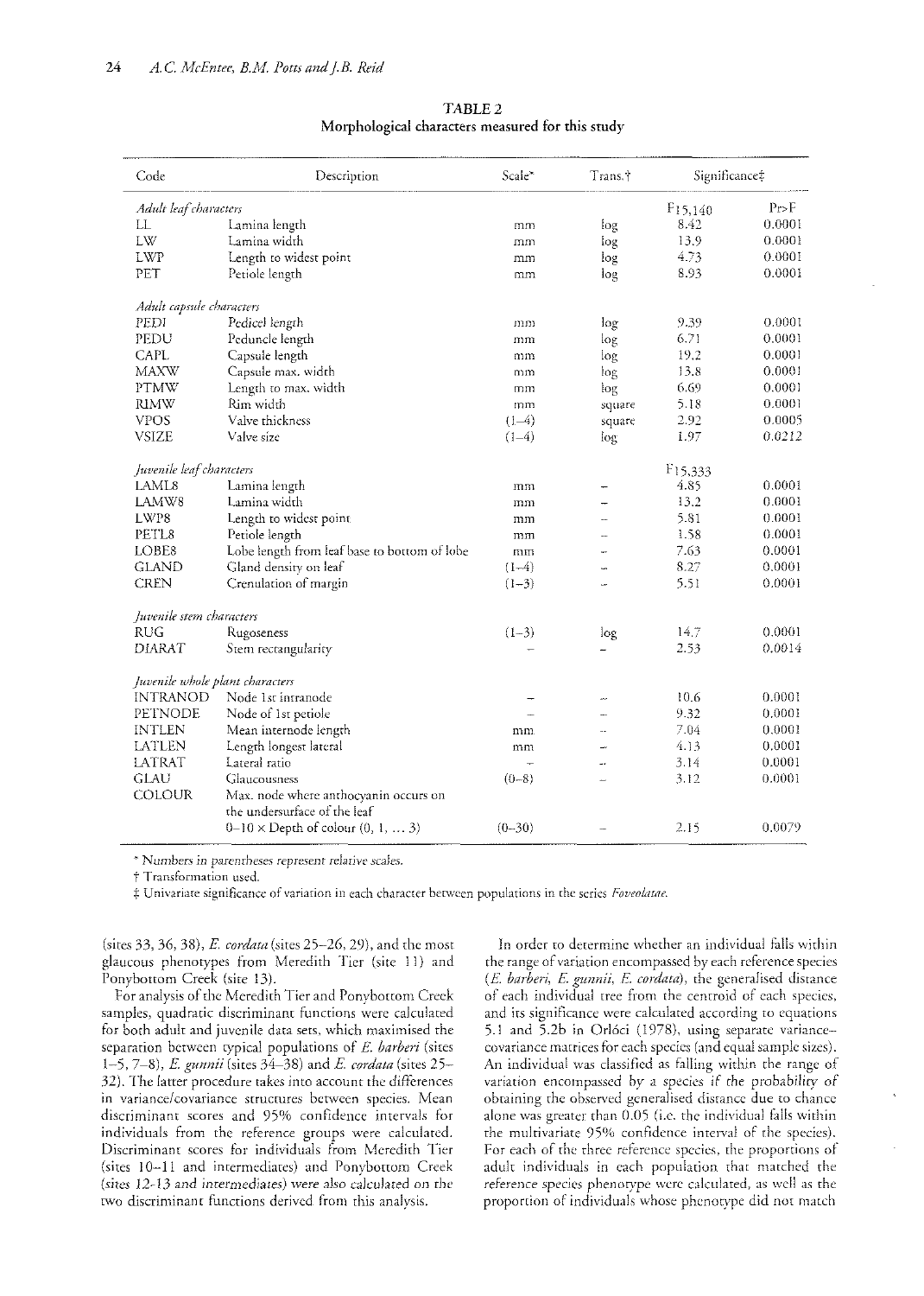

RUC<br>PETNODE

 $-2$   $-1$   $-1$   $-1$   $-1$   $-1$   $-2$ .<br>CV1.36% 그<br>2 *FIG. 2* — *Population means and standard errors along the two* major discriminant functions (CV1, CV2) derived from the *anal)'Sis of adult (upper) and juvenile (lawn) population samples ji-om northern (sites* 1-5) *and southern (sites* 6-9) *populations of* Eucalyptus barberi, E. brookeriana *(BR),* E. ovata *(OV;*  WO), E. rodwayi (RO) and green phenotypes resembling E. barberi *pam Meredith Tier (site 10) and Ponybottom Creek (site* 12). *Vectors represent the direction (derived from the standardised discriminant fonction coefficients) and magnitude (derived from the univariate F-vaftm) of variation in characters between populations. The percentage of the total variance explained by each discriminant function is indicated.* 

~ 1 <sup>~</sup>- .... 1 ....

*(Location codes detailed in table* I.)

~

any of the three species. Where there is phenetic overlap between species, some individuals may fall within the  $95\%$ confidence intervals of more than one species; hence, the proportions may sum to more than 100%. In the juveniles, only the proportion that matched the phenotype of E. *barberi*  was calculated, since samples sizes of juvenile *E gurmii* and *E cordata* 'were insufficient to represent the species' full phenetic ranges.

### RESULTS

The mean scores of the series *Foveolatae* populations on the first two discriminant axes derived from the adult and juvenile data are shown in figure 2. Clusters produced from this analysis proved to be subsets of those produced by the analysis including other species (fig. 3).

*E. barberi* (sites 1-9) and green samples from Meredith Tier and Ponybottom Creek with apparent affinities to *E. barberi* (sites 10, 12) were well separated from the other *Foveolatae* species (BR, OV, WO, RO) in the discriminant space derived from the analysis of adult morphological



*FIG.* 3 - *Dendrogram from average linkage clustering of*  adults (upper) and juveniles (lower) from populations of Eucalyptus barberi *(BA)*, E. brookeriana *(BR)*, E. ovata *(OV)*, E. rodwayi *(RO),* E. archeri *(AR),* E. gunnii *(GU),* E. cordata *(CO),* E. johnsronii *UO),* E. subcrenulata (SU) *and aberrant populatiom* (?). *(Location codes detailed in table 1.)* 

traits. However, they were not well differentiated from *E rodwa)!i* (RO) in the juvenile analysis (figs 2 & 3). *E ovata*  (OV, WO) was quite distinct from *E barberiand E rodwayi*  (RO) in adult and juvenile morphology. *E brookeriana* is closer to *E ovata* in adult morphology, particularly the northwestern samples (WO, fig. 3), but equidistant and distinct from other species in juvenile morphology.

On juvenile morphology, *E barberi* populations fell into two distinct groups: sites 1-5 and sites 6-9, 10, 12 (fig. 3). These correspond geographically to a northern and a southern group (fig. 1). In the cluster analysis, which incorporates a larger proportion of variation than the ordination, this pattern is also apparent in the adults (fig. 3). Southern populations (sites 6-9, 10, 12) exhibited greater variation in adult than juvenile morphology. In particular, the green samples with apparent affinities to *E. barberi* from Meredith Tier (sites 6, 10) and Ponybottom Creek (site 12) were separated from other southern populations of *E barberi*  (fIg. 3). The northern and southern *E barberi* populations differed in capsule traits (larger, more pedicellate capsules in southern populations), and seedlings from southern populations retained the juvenile foliage longer than northern populations (expressed as higher node of first intranode and petiole; fig. 2).

At Meredith Tier (sites 10-11) and Ponybottom Creek (sites 12-13), phenotypes varied from narrow, green-leaved individuals with seven medium-sized fruit per umbel, typical of *E barberi,* to individuals with broad, glaucous leaves and three large Fruit per umbel, resembling *E cordata.* The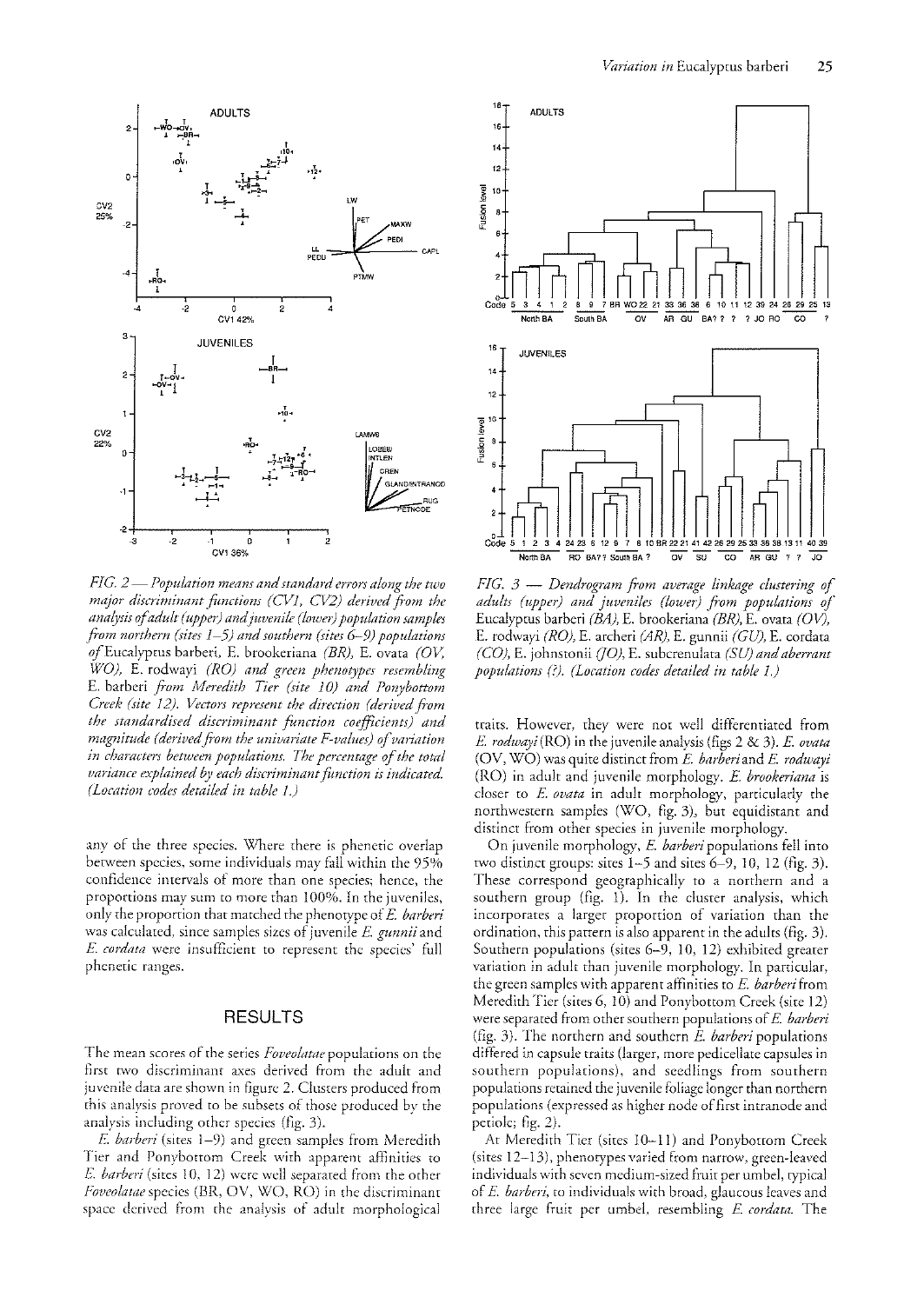|                     |              |                          |           | Classification†    |                          |                          |                          |                          |  |
|---------------------|--------------|--------------------------|-----------|--------------------|--------------------------|--------------------------|--------------------------|--------------------------|--|
| Collected as        |              | Code<br>(Site)           |           | E. barberi<br>$\%$ | E. cordata<br>$\%$       | E. gunnii<br>$\%$        |                          | $\mathfrak n$            |  |
| E. harberi          |              | $\mathbf{1}$             | adults    | 100                | 0                        | 17                       | $\theta$                 | 12                       |  |
|                     |              |                          | juveniles | 100                | $\overline{a}$           |                          | ц.                       | 22                       |  |
|                     |              | $\overline{2}$           | adults    | 100                | 0                        | 18                       | $\theta$                 | 11                       |  |
|                     |              |                          | juveniles | 96                 | <b></b>                  | ---                      | u.                       | 24                       |  |
|                     |              | 3                        | aduits    | 100                | $\theta$                 | $\mathbf 0$              | $\theta$                 | 9                        |  |
|                     |              |                          | juveniles | 100                | $\overline{\phantom{0}}$ |                          | $\equiv$                 | 23                       |  |
|                     |              | $\overline{4}$           | adults    | 100                | $\theta$                 | 0                        | $\theta$                 | 12                       |  |
|                     |              |                          | juveniles | 94                 | $=$                      |                          |                          | 16                       |  |
|                     |              | 5                        | adults    | 100                | 0                        | $\theta$                 | $\Omega$                 | 10                       |  |
|                     |              |                          | juveniles | 83                 | $\equiv$                 | ш.                       | $\equiv$                 | 18                       |  |
|                     |              | $\epsilon$               | adults    | 45                 | 0                        | 27                       | 36                       | $\mathbf{1}$             |  |
|                     |              |                          | juveniles | 63                 | $\overline{\phantom{a}}$ | $\overline{\phantom{0}}$ | ÷                        | 35                       |  |
|                     |              | $\overline{\mathcal{T}}$ | adults    | 100                | 0                        | 8                        | $\overline{0}$           | 13                       |  |
|                     |              |                          | juveniles | 92                 |                          | $\equiv$                 | $\overline{\phantom{0}}$ | 25                       |  |
|                     |              | 8                        | adults    | 100                | 0                        | 11                       | 0                        | $\overline{9}$           |  |
|                     |              |                          | juveniles | 91                 | <u></u>                  | $\frac{1}{2}$            | $\overline{a}$           | 22                       |  |
|                     |              | 9                        | adults    | 89                 | 0                        | 11                       | 11                       | 9                        |  |
|                     |              |                          | juveniles | 86                 | -                        | $\overline{a}$           | $\overline{\phantom{a}}$ | 21                       |  |
| Meredith Tier       | green        | 10                       | adults    | 57                 | $\overline{0}$           | 43                       | 29                       | $\overline{\mathcal{I}}$ |  |
|                     |              |                          | juveniles | 59                 |                          | $\overline{\phantom{0}}$ | $\overline{a}$           | 29                       |  |
|                     | intermediate |                          | adults    | 43                 | $\Omega$                 | 30                       | 44                       | 23                       |  |
|                     |              |                          | juveniles | 27                 | $\overline{\phantom{a}}$ | $\overline{\phantom{0}}$ | $\overline{\phantom{a}}$ | 96                       |  |
|                     | glaucous     | 11                       | adults    | 13                 | $\theta$                 | 13                       | 88                       | 8                        |  |
|                     |              |                          | juveniles | 14                 | $\overline{\phantom{0}}$ | $\overline{a}$           | $\overline{\phantom{0}}$ | 37                       |  |
| Ponybottom Ck green |              | 12                       | adults    | 30                 | $\theta$                 | 40                       | 50                       | 10                       |  |
|                     |              |                          | juveniles | 51                 | $\overline{ }$           | $\overline{\phantom{0}}$ | $\overline{\phantom{a}}$ | 37                       |  |
|                     | intermediate |                          | adults    | $\theta$           | $\overline{0}$           | $\mathbf{0}$             | 100                      | 13                       |  |
|                     |              |                          | juveniles | 45                 | $\overline{ }$           | $\equiv$                 |                          | 42                       |  |
|                     | glaucous     | 13                       | adults    | 0                  | 10                       | 0                        | 90                       | 10                       |  |
| Summary:            |              |                          | juveniles | 12                 | $\overline{\phantom{0}}$ | $\overline{\phantom{0}}$ | ÷                        | 41                       |  |
| E. barberi          |              | all                      | adults    | 93                 | $\theta$                 | 10                       | 5                        | 96                       |  |
|                     |              |                          | juveniles | 88                 |                          | $\overline{\phantom{0}}$ |                          | 206                      |  |
| E. cordata          |              | all                      | adults    | $\boldsymbol{0}$   | 100                      | $\theta$                 | $\Omega$                 | 76                       |  |
|                     |              |                          | juveniles | $\theta$           | m.                       |                          | ÷,                       | 37                       |  |
| E. gunnii           |              | all                      | adults    | 11                 | $\theta$                 | 96                       | 3                        | 76                       |  |
|                     |              |                          | juveniles | 7                  | ÷,                       |                          |                          | 46                       |  |
| Meredith Tier       |              | all                      | adults    | 39                 | 0                        | 30                       | 50                       | 38                       |  |
|                     |              |                          | juveniles | 30                 | $\overline{\phantom{0}}$ | -                        | $\overline{\phantom{0}}$ | 162                      |  |
| Ponybottom Ck       |              | all                      | adults    | 9                  | 3                        | 12                       | 82                       | 33                       |  |
|                     |              |                          | juveniles | 36                 | $\overline{\phantom{0}}$ | <u></u>                  | $\overline{\phantom{0}}$ | 120                      |  |

TABLE 3 **Comparison of samples with the phenotypic ranges of three eucalypt species'"** 

\* The percentage of individuals in each sample which were not significantly different (p > 0.05) from *E. barberi*, *E. cordata* and E. gunnii, and the percentage matching none of the reference species. The percentage of individuals of the reference species which were not significantly different from the reference groups is shown, for comparison with samples from Meredith Tier and Ponybottom Creek. Dash (-) indicates sample not tested. Due to overlap between reference groups, percentage may not total 100%.

'1 Based on generalised distance.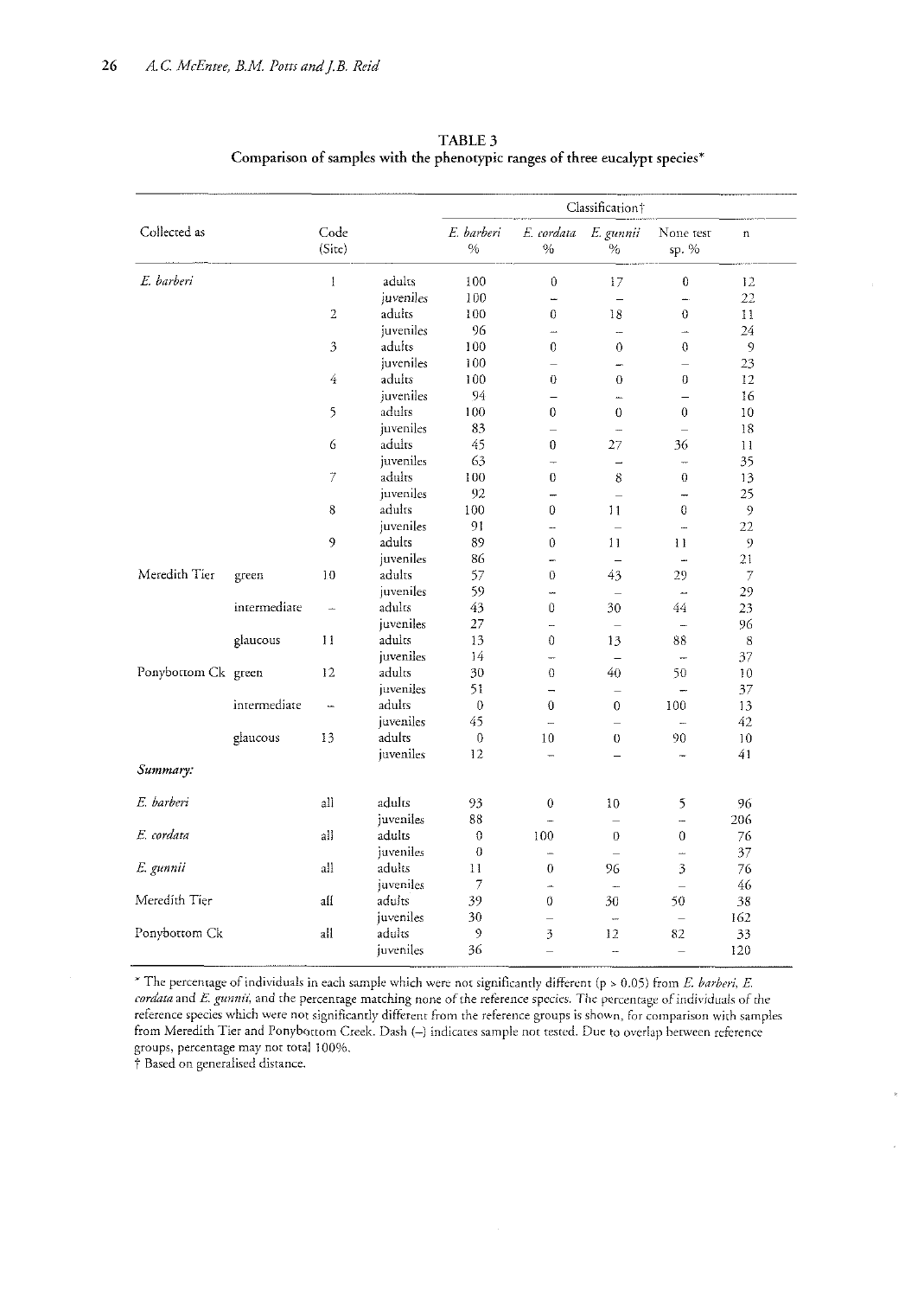

*FIG. 4* - *Plots of adults (upper) and juveniles (lower) from Meredith Tier (left) and Ponybottom Creek (right) on the axes derived from the discriminant analysis of typical* Eucalyptus barberi, E. cordata *and* E. gunnii *samples. The percentage of variance represented b)' each discriminant fUnction is shown. Ellipses represent the* 95% *confidence intervals for individuals of the three reference species.*  $\bullet$  – *green adults resembling* E. barberi *(upper), and their juvenile progeny (lower).*  $\circ$  – *glaucous adults and their juvenile progeny.* + - *intermediate adults and their juvenile progeny.* 

slightly isolated populations at Meredith Tier (site 6) and Ringrove Razorback (sire 9) resembled *E barberi* in leaf characters, but varied in bud number, from three to seven per umbel. *E. gunnii,* which occurs in the vicinity of the Meredith Tier population, has narrow adult leaves similar to *E. barberi,* but has three small buds per umbel.

Samples from Meredith Tier and Ponybottom Creek were ordinated in the discriminant space differentiating core populations of *E barberi, E cordata* and *E gunnii*  (fig. 4). Overlap of the juvenile discriminant scores of the reference *E. cordata* and *E. gunnii* populations (fig. 4, ellipses) indicates that these species were less distiner from one another in the juvenile than adult stages. Tests of the significance of the generalised distance between individuals and the centroids of the three reference species are shown in table 3. It is expected, in theory, that 95% of typical species' samples would not differ significanrly from the corresponding reference group. In this case, 93-100% of adults of the three species and 88% of *E barberi* juveniles were correctly classified. There was some overlap in the ranges of *E barberi* 

and *E gunnii* adults, with 8-10% of adults of both species falling within the 95% confidence intervals of the other species.

The pattern observed for the reference populations contrasts markedly with the classification results from the anomalous populations at Meredith Tier and Ponybottom Creek. Most adults from Meredith Tier fell outside the 95% confidence intervals of all three reference species; 50% overall and 88% of the glaucous individuals were outside the confldence intervals of all the reference species (table 3). Those that did match were similar to *E. barberi* and *E gunnii*  in approximately equal proportions (39% and 30% respectively) and, overall, the Meredith Tier population showed similarities to *E. gunnii* in the cluster analysis (fig. 3). The adults from Meredith Tier deviated slightly toward, but were not within the phenotypic range of *E cordata* (fig. 4). A large proportion of the juveniles from Meredith Tier were also outside the ranges of all three reference species and most were intermediate between the reference species (fig. 4). Cluster analysis of the juveniles placed the green sample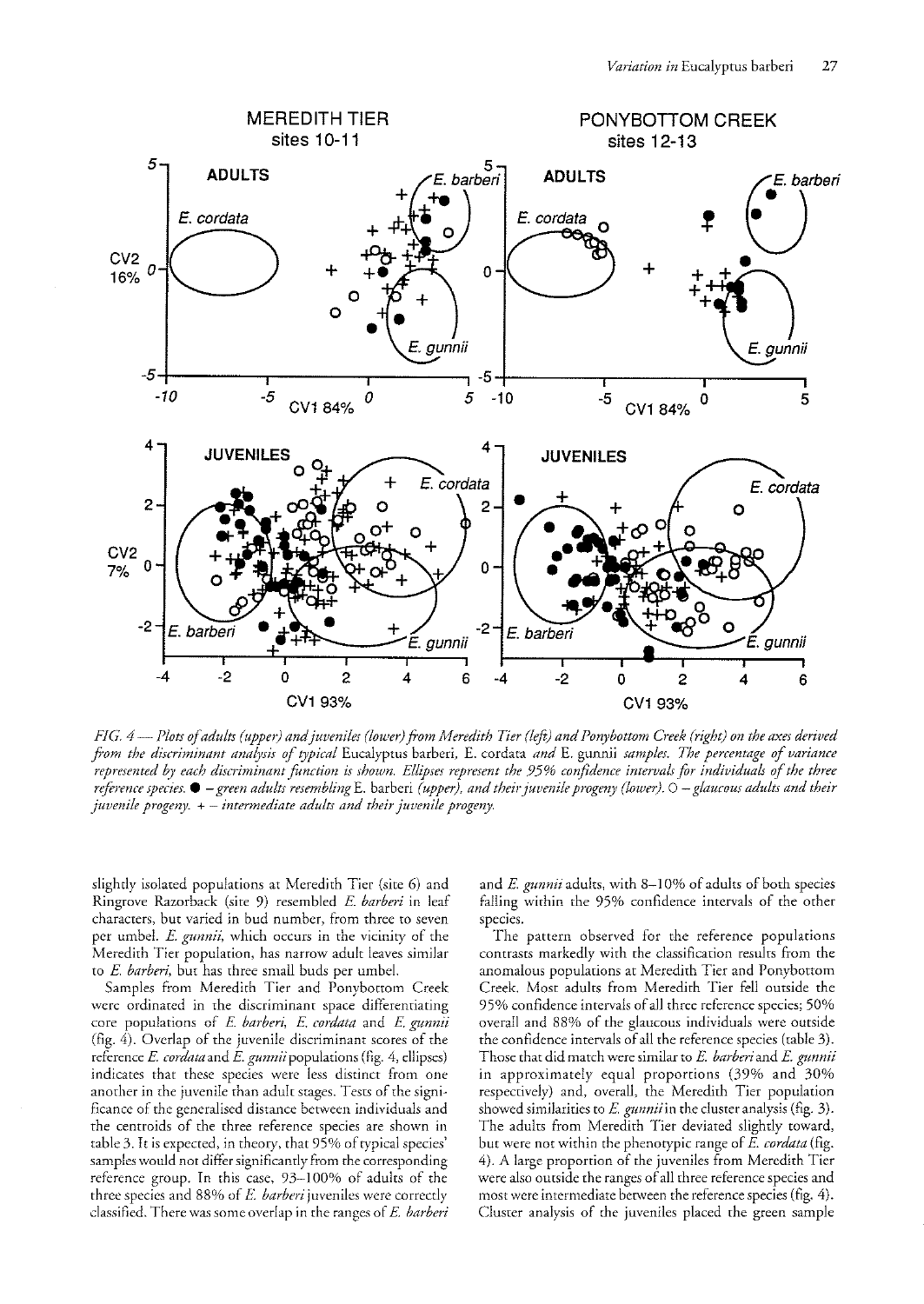from Meredith Tier (site 10) as an outlier to the *E barberi*  populations and the glaucous sample (site 11) closest to *E. gunnii* (fig. 3).

In the full multidimensional space, 82% of the Ponybottom Creek adults were outside the 95% confidence intervals of all three reference species (table 3), with a small proportion of the remainder ascribed to each species. The green individuals (sire 12) were divided between E. *barberi*  (30%) and E. *gunrlii* (40%). Only one individual from the intermediate and glaucous (sire 13) samples matched a reference species (E. cordata), but the glaucous individuals appeared closest to the *E. cordata* populations in the cluster analysis (fig. 3), and were very close to the adult phenotype of *E. cordata* (fig. 4). A greater proportion of Ponybottom Creek juveniles matched the phenotype of E *barberi* (36%) compared with the adults (9%, table 3). Most juveniles appeared intermediate between *E barberi* and *E gunnii,*  but there was overlap with, and deviation toward the phenotypic range of *E. cordata* (fig. 3).

The range of variants observed in the juvenile progeny from both Meredith Tier and Ponybottom Creek (from all phenotypic classes collected) and the intermediate phenotypes of the parents strongly suggested parental heterozygosity rather than simple outcrossing. For example, recombination of leaf shape and glaucousness was very apparent in progeny of one intermediate individual from Meredith Tier.

### **DISCUSSION**

Significant differentiation, in both adult and juvenile characters, was found between most populations of E. barberi. A seedling trial clearly indicated that this differentiation has a strong genetic basis. There appeared to be a primary division between a northern group of populations that may be designated "typical" *E. barberi* and other, southern, populations which deviated toward the phenotype of other species (fig. 1). There was no clear clinal or consistent spatial pattern of variation within each group. The "typical" group comprised populations from Cherry Tree Hill (sites 3-4), Brushy Creek (site 5) and the vicinity of Blindburn Creek (sites 1-2, in the Doughs-Apsley National Park). Within this group, phenetic distance was poorly correlated with geographic distance. The southern group comprised *E barberi* populations from Ravensdale Hill (site 8), 1.5 km south of Lily Flats (site 7) and the green phenotypes resembling *E. barberi* from Meredith Tier (6, 10), Ponybottom Creek (site 12) and Ringrove Razorback (site 9). Some southern populations showed affinities to juvenile *E. rodwayi* but were quite distinct on adult traits. Conversely, several of the southern populations (sites 6, 10, 12) showed affinities toward *E. gunnii* in their adult morphology (fig. 3) but were clearly differentiated from *E gunnii* and *E archeri* on juvenile morphology. In most cases, they would also have been differentiated from these species on the basis of the number of buds per inflorescence, which was not included in the analysis (and was greater than the typical three of E *gurmii*  and *E archen).* They, therefore, appear to have closest afflnities to *E. barberi.* 

The high level of population differentiation found within *E. barberi* is typical of the population genetic structure that would be predicted by theory for a species distributed as a series of small disjunct populations (due to factors such as genetic drift - Falconer 1986) and has been observed in other eucalypt species with comparable distribution patterns (e.g. *E caesia, E pendens-* Moran & Hopper 1987; *E. crucis*  - Sampson *et aL* 1988). Prober *et aL* (1990) suggest that such restricted distributions may result from recent divergence (with insufficient time for geographical radiation), barriers to dispersal (e.g. unsuitability of habitat, competition), or contraction of the range of an older species due to environmental factors (e.g. habitat specificity, climatic change). In this case, the degree and pattern of phenetic differentiation between E *barberi* populations and the large disjunctions in its geographical range support Williams' (1990) contention that *E. harberi* is not a recently diverged species. *E. barberi* appears to be a relic species and has possibly been displaced from intervening sites by competition with more rapidly growing species.

It is only possible to speculate on the cause of differentiation in *E. barberi.* Genetic drift, localised selection, hybridisation and historical factors may all be involved. Kirkpatrick & Brown (1984a, b) and Potts & Reid (1985c) suggested that the present east coast Hora may have originated from populations which differentiated in two glacial refugia. Such separation could explain differentiation of the northern and southern populations of *E. barberi.* However, the disjunct distribution of E *barberi* does not appear to have been caused by insufficient time for radiation, as the major disjunction in the geographical distribution of E *barberi*  does not correspond to the phenetic disjunction (fig. 1). This contrasts with the coincidence of marked genetic dificremiation with geographic disjunction in *E. tenuiramis*  in the same area (Wiltshire *et al.* 1992). Disjunctions in the geographical distribution of *E. barberi* may not be as extensive as is shown by current records. Paucity of sampling may have occurred, due to the small population sizes (and area), inaccessibility and small size of the trees. There are, for example, unverified reports of other populations west of Triabunna (between sites 12-13 and site 8).

"Confusing intermediacy" (Kirkpatrick & Brown 1984b) is an apt description of the Meredith Tier and Ponybottom Creek populations. At both sites, the panern of high diversity and intermediacy of parents and progeny, coupled with the high variability within some families, was consistent with a hybrid swarm, several generations old (e.g. Potts & Reid 1985a). The magnitude of the differences between exrreme phenotypes was strongly suggestive of hybridisation, as was the distribution of extreme phenotypes at Meredith Tier. Although this may have been produced by disruptive selection from the gene pool of one species, no selective agency of sufficient magnitude was evident, particularly at Ponybottom Creek. At both localities, trees with close affinities to *E. barberi* appeared to be one of the parents. The exact identity of the other parent remains unclear. *E. cordata, E gunnii* and possibly *F. morrisbyi* are the only plausible extant species. E. morrisbyi was not included in the progeny trial because of its extremely limited distribution (Wiltshire *et al.* 1990), and the fact that its juveniles would be difficult to distinguish from *E. gunnii* in hybrid combination (e.g. Potts 1989). At both Meredith Tier and Ponybottom Creek, extreme phenotypes did not resemble other members of the *Foveolatae,* and the involvement of *E. johnstonii* or *E. subcrenulata*, which has been reported from near Ponybottom Creek and on the Eastern Tiers (Brown *et al.* 1983), is unlikely, as the juveniles of these taxa are clearly differentiated from those of *E. barberi* and popularions at Meredith Tier and Ponybottom Creek (fig. 3).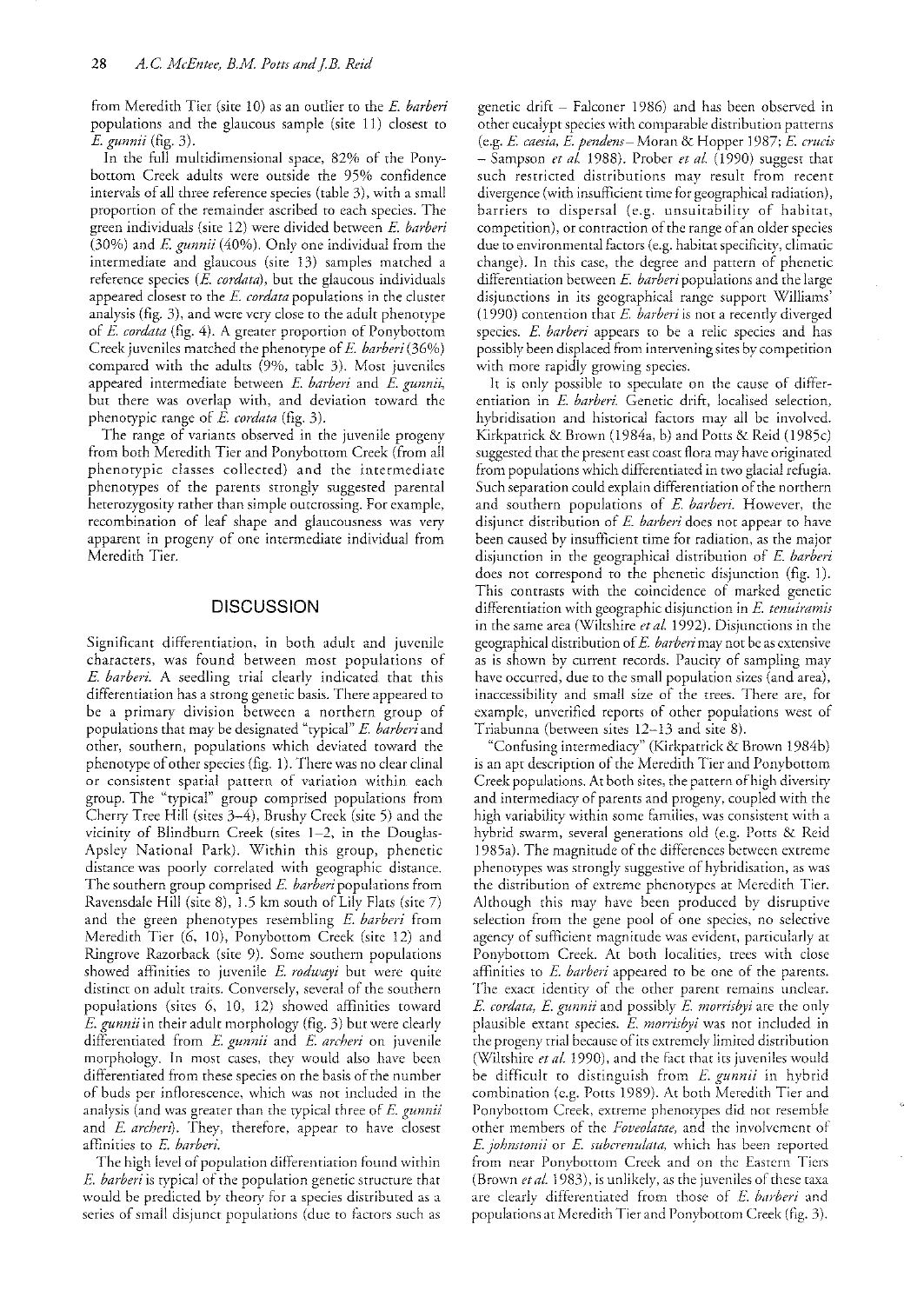The unusual characteristics of the latter populations may have resulted from hybridisation between atypical populations of the species suggested. Such small, atypical populations of both *E. cordata* (Potts 1989) and *E. gunnii* (Potts & Reid 1985b) are numerous on the east coast and are still being found (e.g. *E. cordata* near Wielangta Hill, between site  $12-13$  and site 8). However, it remains to be ascertained \vhether the variation found at Meredith Tier and Ponybottom Creek and the deviation of these populations from typical *E. barberi* are due to past introgression or reflect genetic variation within *E. barberi* at these localities. Molecular techniques may best be able to resolve the identity of these populations.

#### Conservation status

At present one, albeit relatively large population of E. *barberi* is securely reserved, in the Douglas-Apsley National Park (sites  $1-2$ ). Another of the northern populations (Brushy Creek, site 5) is in the proposed Blucmans Creek state reserve (Williams 1989). Other populations, including the type localicy (site 4), are unreserved. The type locality also contains other rare species (Spyridium microphyllum, *HelidllJ,sum 0!COpodioides, Melaleuca pustulala, Cyathodes pendulosa* and *Gahnia graminifolia* - Duncan & Duncan 1984) and has been previously recommended for reservation (Duncan & Brown 1985).

There is a need to extend conservation measures to encompass the full range of variability in this species. In particular, the type locality, representatives of the southern phenetic group (e.g. "south of Lily flats" - site 7; "Ravensdale Hill" - sire 8) and outlying populations such as Meredith Tier (sites 6, 10-11), Ringrove Razorback (site 9) and Ponybottom Creek (site 12-13) should be formally reserved. The latter populations are also of scientific interest. *E. barberi* populations arc generally small, particularly the southern populations (table 1), which would argue for reservation of multiple representatives of each of the major phenetic groups.

#### ACKNOWLEDGEMENTS

Thanks to fred Duncan and Kristen Williams for providing location information for E *barberi* (from records of the forestry Commission, Tasmania), and Rob Wiltshire for helpful comments on the manuscript.

# **REFERENCES**

- BARBER, H.N., 1954: A sterile eucalypt. Pap. Proc. R. Soc. Tasm. 88: 285-287.
- BROWN, M.J., KIRKPATRICK, J.B. & MOSCAL, A., 1983; **AN ATLAS** *OF TASMANIA'S ENDEMIC FLORA*. Tasmanian Conservation Trust, Tasmania.
- CHIPPENDALE, G.M., 1988: *FLORA OF AUSTRALIA, VOL. 19. EUC/lLYPTUS, ANGOPHORA* (MYRTACEAE). Australian Government Publishing Service, Canberra.
- DUNCAN, F., 1989: Systematic affinities, hybridisation and clinal variation within Tasmanian eucalypts. *Tasforests* 2: 13-24.
- DUNCAN, F. & BROWN, M.J., 1985: Dry schlerophyll vegetation in Tasmania. Extent and conservation status of the communities. Wildlife Div. Tech. Rep. 85/1. National Parks and Wildlife Service, Tasmania.
- DUNCAN, F. & DUNCAN, D., 1984: A dry sclerophyll woodland mosaic: vegetation of Cherry Tree Hill, near Cranbrook, Tasmania. *ReI'. Queen Vic. /lius.* 85: 1-15.
- DUNCAN, F., HARRIS, S. & BROWN, M.J., 1981: A descriptive account of the forests near Rocka Rivulet, Eastern Tiers. *Tmm. Nat.* 67: 4-11.
- FALCONER, D.S., 1986; *INTRODUCTION TO QUANTITATIVE* GENETICS. John Wiley and Sons, New York.
- GRW, A.M., 1979: A new species of *Eucalyptus* from Tasmania. *AWl. For. Res.* 9: 111-118.
- JOHNSON, L. & BLAXELL, D., 1972: New taxa and combinations in *Eucalyptus I. Contrib. NSW Nat. Herb.* 4: 284-290.
- KIRKPATRICK, J.B., 1981: A transect study of forests and woodlands on dolerite in the Eastern Tiers, Tasmania. *Vegetatio 44:*  155-165.
- KIRKPATRICK, J.B. & BROWN, M.J., 1984a; A numerical analysis of Tasmanian higher plant endemism. *Bot. J. Linn. Soc.* 88,165-183.
- KIRKPATRICK, J.B. & BROWN, M.J., 1984b: The palaeogeographic significance of local endemism in Tasmanian higher plants. *Search* 15: 112-113.
- LADIGES, P.Y., GRAY, A.M. & BROOKER, M.I.H., 1981: Pattern of geographic variation, based on seedling morphology, in *Euca0ptus oMta* Labill. and E. *brookeriana* A. M. Gray and comparisons with some other *Eucalyptus* species. *Aust.* j. *Bot.* 29: 593-603.
- LADIGES, P.Y., DALE, M.B., ROSS, D.R. & SHIELDS, K.G., 1984: Seedling characters and phylogenetic relationships in the informal series *Ovatae* of *Eucalyptus*, subgenus *Symphyomyrtus. Aust. J. Bot.* 32: 1-13.
- MACPHAIL, M.K. & COLHOUN, E.A., 1985: Late last glacial vegetation, climates and fire activity in southwest Tasmania. *Search* 16: 43--45.
- MORAN, G.F. & HOPPER, S.D., 1987: Conservation of the genetic resources of rare and widespread eucalypts in remnant vegetation. *In* Saunders, D.A., Arnold, C.W., Burbidge, A.A. & Hopkins, A.J.M. (Eds): *NATURE CONStRVATION THE ROLE OF REMNANTS OF NATIVE VEGETATION*. Surrey Beatty and Sons, Chipping Norton: 151-162.
- ORLÓCI, L., 1978: *MULTIVARIATE ANALYSIS IN VEGETATION RESEARCH*. Dr W. Junk, The Hague.
- POTTS, B.M., 1989: Population variation and conservation status of a rare Tasmanian endemic, *Eucalyptus cordata. Res. rep.* 4. Tasmanian Forest Research Council Inc.
- POTTS, B.M., 1990: The response of eucalypt populations to a changing environment. *Tasforests* 2: 179-193.
- POTTS, B.M. & REID, J.B., 1985a: Analysis of a hybrid swarm between *Eucalyptus risdonii* Hook.f. and *E. amygdalina* Labill. *Aust.}. Bot.* 33: 543-562.
- POTTS, B.M. & REID, J.B., 1985b: Variation in the *Eucalyptus gunnii-archeri* complex. 1. Variation in the adult phenotype. *Aust.* j. *Bot.* 33: 337-359.
- POTTS, B.M. & REID, J.B., 1985c: Variation in the *Eucalyptus gllnnii-archeri* complex. II. The origin of variation. *Awt.}. Bet.* 33, 519-54l.
- PROBER, S.M., TOMPKINS, C., MORAN, G.F. & BELL, J.C., 1990: The conservation genetics of *Euca£yptus pdiformis* L. Johnson et Blaxell and E. parvifolia Cambage, two rare species from south-eastern Australia. *Aust. J. Bot.* 38: 79-95.
- PRYOR, L.D. & BRIGGS, J.D., 1981: *AUSTRALIAN EiVDANGERED SPECIES: EUCALYPlS.* Australian National Parks and Wildlife Service, Canberra.
- PRYOR, L.D. & JOHNSON, L.A.S., 1971: *A CLASSIFICATION OF THE EUCALYPTS.* Australian National University Press, Canberra.
- SAMPSON, J.F., HOPPER, S.D. & JAMES, S.H., 1988: Genetic diversity and the conservation of *Eucalyptus crucis* Maiden. Aust. *J. Bot.* 36: 447-460.